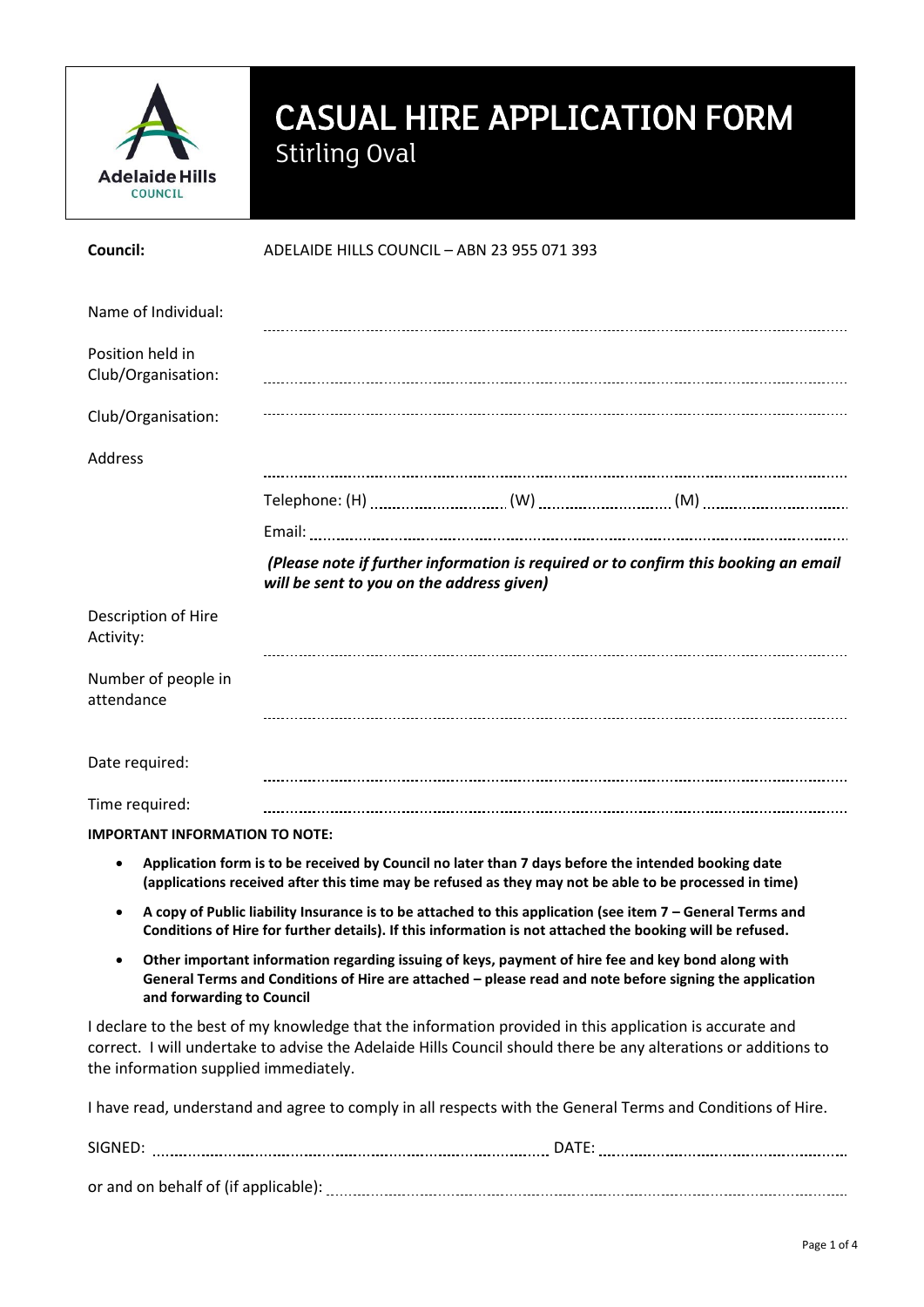## **HIRE FEE SCHEDULE (as at 1/7/2021)**

| <b>SESSION</b>                  |                                  |
|---------------------------------|----------------------------------|
| <b>General Hire Per Session</b> | Sessions are 3 hours in duration |

| Key deposit                       |                                     | \$55.00 |
|-----------------------------------|-------------------------------------|---------|
| <b>Casual Hire</b>                | Per session                         | \$30.00 |
|                                   |                                     |         |
|                                   | Complimentary for "one off" Hirers. |         |
| <b>PUBLIC LIABILITY INSURANCE</b> | Mandatory for Regular Hires         |         |

## **PLEASE NOTE:**

- Please ensure you understand the Conditions of Hire before signing the Hire Agreement.
- Failure to comply with any of these conditions may **incur an additional charge.**

**PLEASE FORWARD THIS APPLICATION FORM TO THE PROPERTY SERVICES TEAM AT[: property@ahc.sa.gov.au](mailto:property@ahc.sa.gov.au)**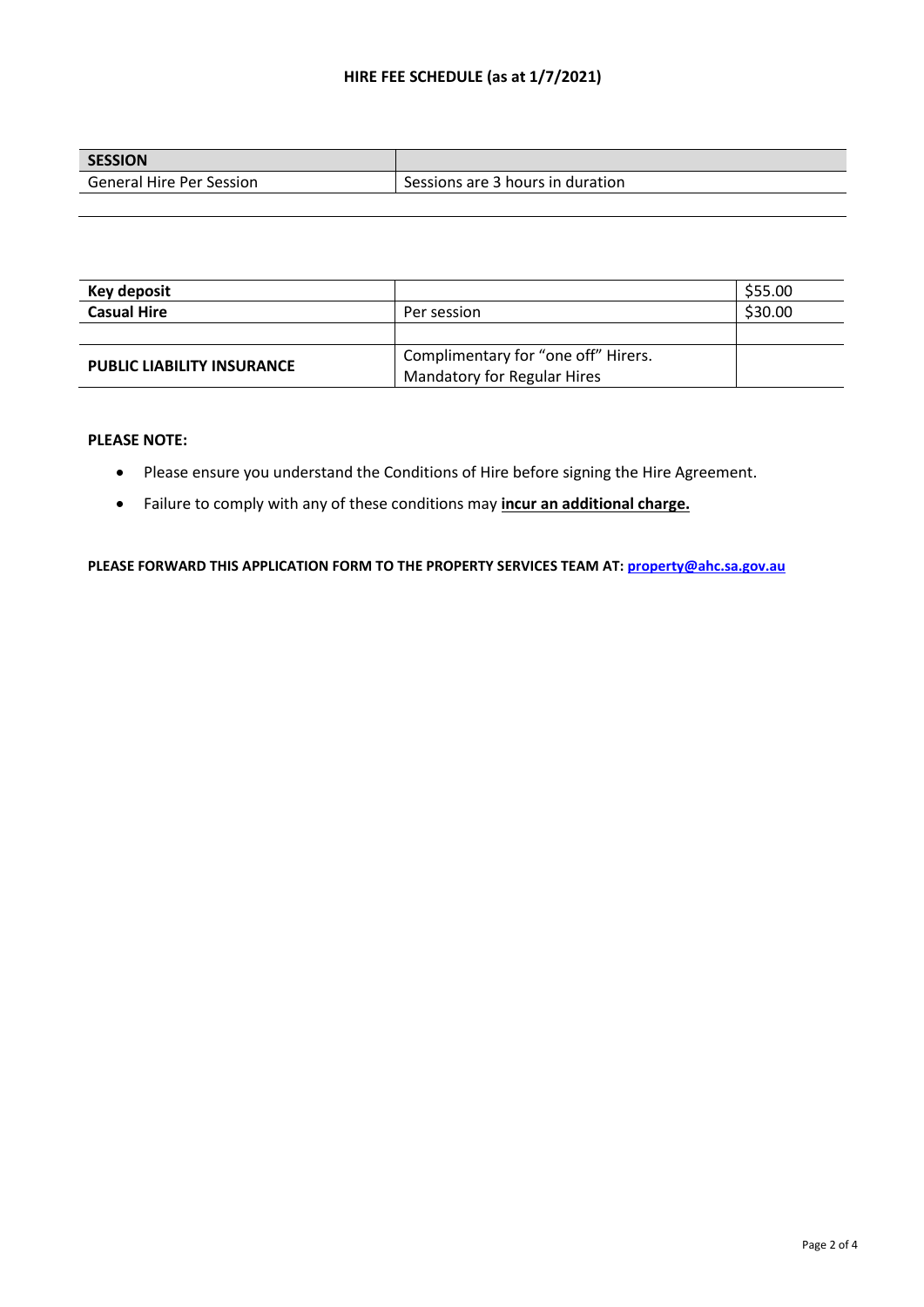## CONDITIONS

- 1. All bookings will be charged for, whether the facility is used or not, unless notice of cancellation has been received at least 2 working days prior to the event.
- 2. Key Bond and hire fees are to be paid when the key is picked up from the Stirling Library Front Counter, Mt Barker Road, Stirling (no invoices will be issued for a casual hire of this facility).
- 3. The key for this facility will not be issued without the payment of the hire fee and key bond being received by Council.
- 4. The key can be collected 1 day prior to a booking no earlier (1 key only will be available).
- 5. The key allocated is to be returned no later than the next working day after the booking.
- 6. If the key is not returned within this time frame or lost by a hirer then the key bond will be forfeited and the replacement of the locks at this facility will be charged to the hirer.
- **7. Council takes no responsibility for the use or injury sustained by users of this facility and request that all clubs/organisations wanting to hire the Stirling Oval complex must have their own public liability insurance. A copy of the public liability insurance must be attached to the application for hire form, if this is not attached then the booking will be not be accepted.**
- 8. The hirer agrees to indemnify and to keep indemnified the Council, its servants and agents and each of them from and against all actions, costs, claims, damages, charges and expenses whatsoever which may be brought or made or claimed against them or any of them arising out of or in relation to the issuing of the application.
- 9. All hiring of this facility does not mean exclusive hire. Common areas within the clubrooms must be kept clear of any items (i.e. furniture, sporting items) and must be cleaned and left in an acceptable condition for all hirers to use at all times.
- 10. All people using Stirling Oval are to treat it with respect and leave it in the manner in which it is found. If it is found that the clubrooms, toilets etc are being left in an unsatisfactory condition then the hirer may be prohibited from using the facility for a period of time or indefinitely.
- 11. Any damage caused to the clubroom facility (i.e. window broken in clubrooms, graffiti) will be repaired by Council and on charged to the hirer of the facility at the time.
- 12. Council reserves the right to inspect the clubrooms at any time and may request that the appropriate hirer clean up any rubbish or mess that has not been cleaned within a given timeframe. If it is found that this request has not been followed, Council may clean it up themselves and on charge to the appropriate hirer.
- 13. All equipment sought to be stored on the premises must have Council approval first from the Property Section. No flammable equipment or materials are to be stored on site unless given approval first (i.e. gas bottles). All equipment being stored on the premises is done so at the risk of the hirer.
- **14. The Toilet block must be locked at all times other than when in use by the hirer. Before the hirer vacates the premises they must make sure that the toilets are secure.**